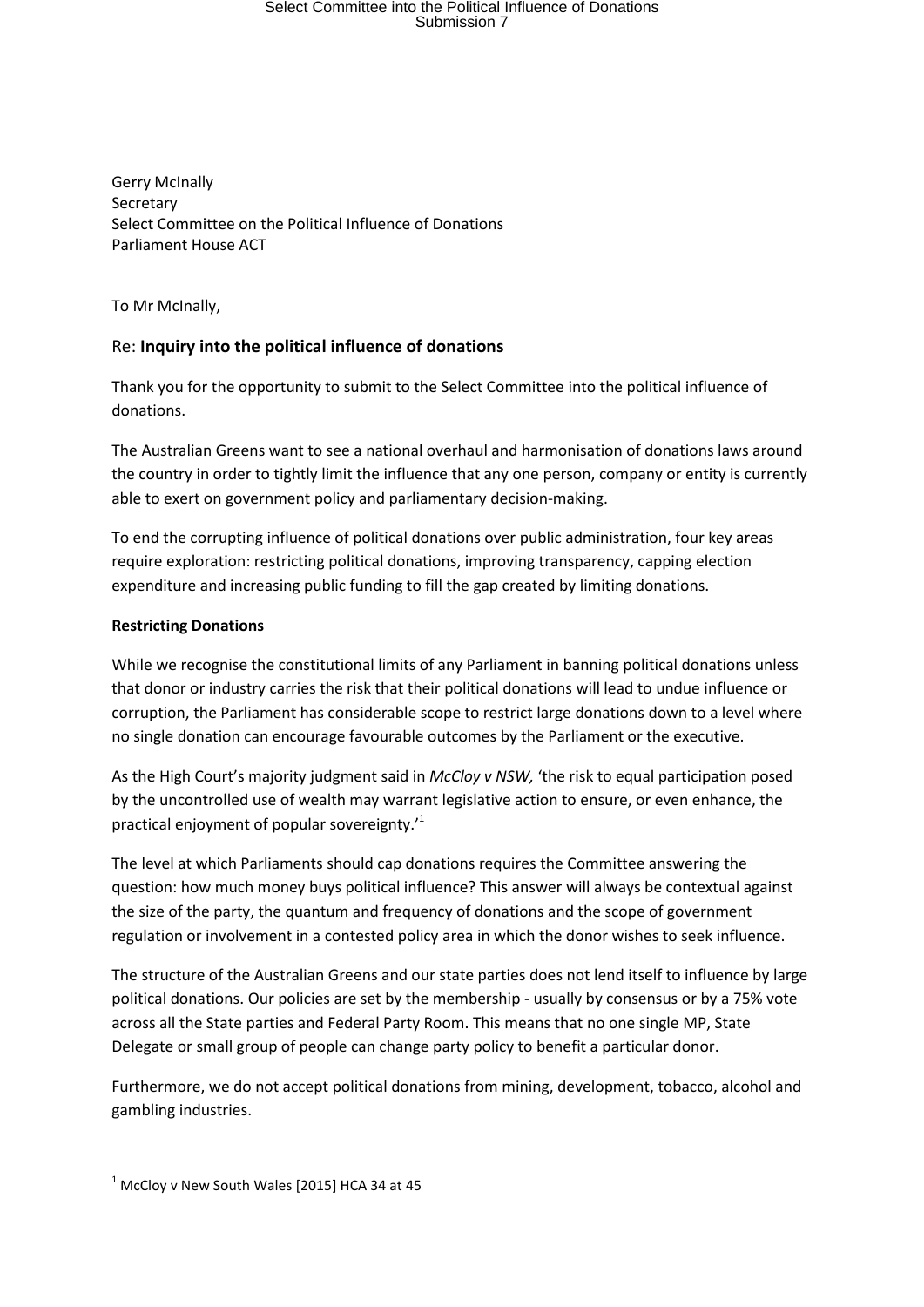## Select Committee into the Political Influence of Donations<br>Submission 7

Donations received by the Australian Greens have never led to our MPs or candidates pushing a policy position that did not previously exist, or silencing them from advocacy on an issue.

#### **Transparency**

Limiting influence not only requires restricting donation levels, but also requires prompt release of the identity of the donor to a party or candidate and the disclosure of all donations made.

Modern technologies allow for the prompt disclosure of donations given and received and the current time lags in disclosure are inexcusable. By way of example, the Australian Electoral Commission still does not have official documentation that the Prime Minister donated \$1.75 million before the federal election 15 months ago.

Close to real time disclosure should be a particular priority during an election campaign, when policy announcements and stakeholder pressure is at its greatest.

The current indexed \$13,500 disclosure level encourages substantial anonymous donations and hides from the public who is buying political influence. Annual donations to multiple party branches or candidates can add up to hundreds of thousands of secret, potentially corrupting, donations over an election cycle. We believe there needs to be a dramatic reduction in the disclosure level and support a \$1000 or lower disclosure level.

Finally, the presentation of information by the Australian Electoral Commission regarding Associated Entities and 'Other Receipts' made to and by Associated Entities is opaque. The presentation of the information needs to be reviewed to provide the public with greater exportability of files in order to facilitate public research.

The presentation of donor information by the Australian Electoral Commission needs to also be reviewed so that greater clarification on details regarding who the associated entities are, especially when they are trusts or proprietary companies.

Clarity should also be provided as to what services the bodies donating to associated entities have given; what constituted the payment rather than just 'other receipt'; and whether transactions have the characteristics of a contractual exchange, in-kind support or a gift.

Crucially, the public needs to be able to clearly access not only an Associated Entity's receipts but also the payments that they have made. The current system, in combination with poor financial reporting requirements for Political Parties enables the concealment or obscuring of cash flows between various entities.

#### **Caps on election expenditure**

We support expenditure caps on Political Parties and some limits on third parties in election campaigns.

Expenditure caps provide a level playing field between candidates seeking election and limit the need to drive an 'arms-race' in fundraising from donors.

#### **Public Funding**